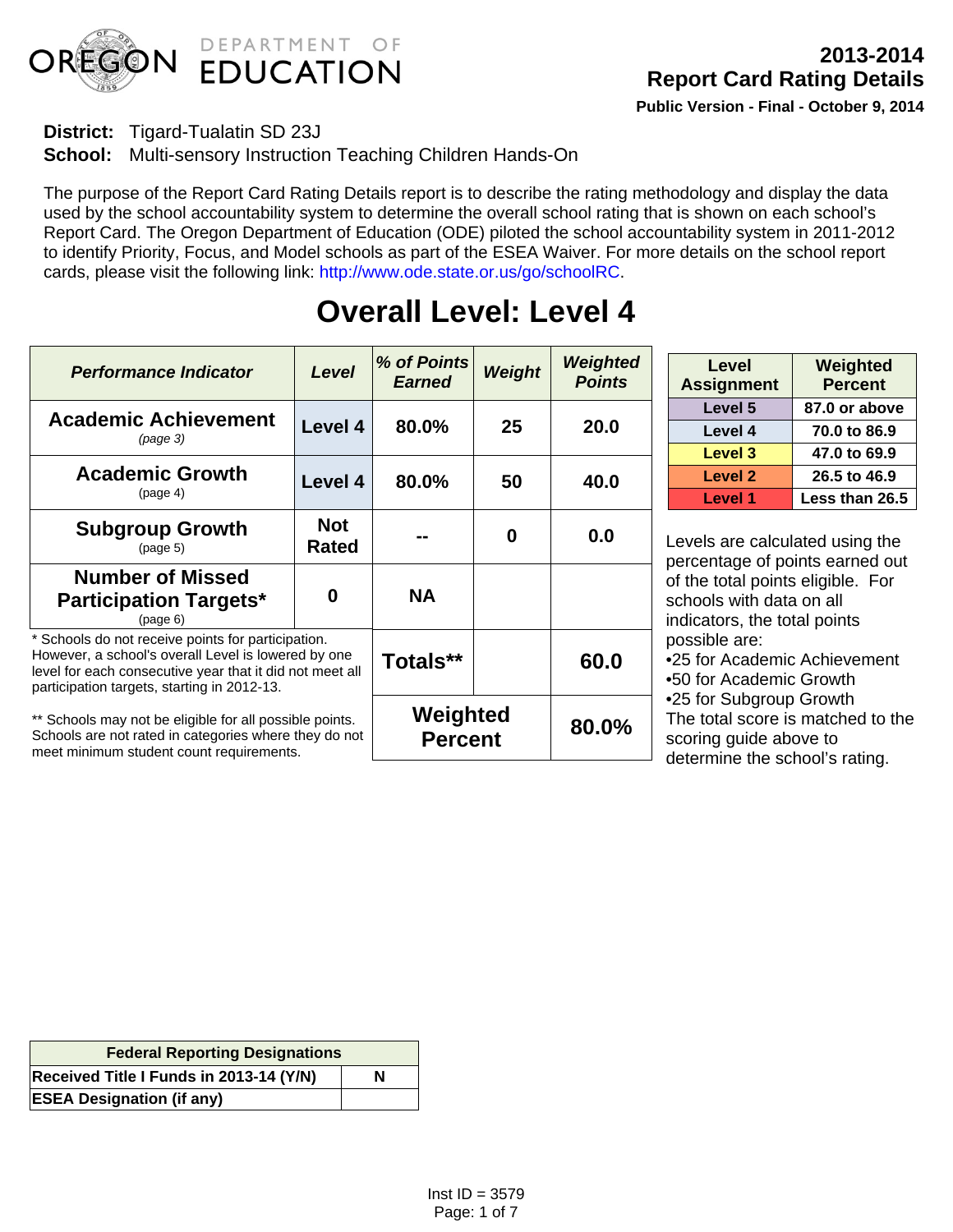

## **District:** Tigard-Tualatin SD 23J

**School:** Multi-sensory Instruction Teaching Children Hands-On

The school accountability system determines the overall school rating by using the percent of points a school earns for each of the indicators below. Subsequent pages display the data that support each indicator rating.

| Academic Achievement (page 3)                                                | Level   |  | <b>Points Earned   Points Eligible</b> |  |  |
|------------------------------------------------------------------------------|---------|--|----------------------------------------|--|--|
| Reading (All Students)                                                       | Level 4 |  |                                        |  |  |
| Mathematics (All Students)                                                   | Level 4 |  |                                        |  |  |
| Total                                                                        | Level 4 |  | 10                                     |  |  |
| Percent of Points Earned = Total Points Earned / Total Points Eligible 80.0% |         |  |                                        |  |  |

| <b>Academic Growth (page 4)</b> | Level   | <b>Points Earned   Points Eligible</b> |
|---------------------------------|---------|----------------------------------------|
| Reading (All Students)          | Level 4 |                                        |
| Mathematics (All Students)      | Level 4 |                                        |
| Total                           | Level 4 | 10                                     |

| <b>Category Level Cutoffs</b> |                       |  |  |
|-------------------------------|-----------------------|--|--|
| Level                         | % of Points<br>Earned |  |  |
| Level 5                       | $90.0\%$              |  |  |
| Level 4                       | 70.0%                 |  |  |
| Level 3                       | 50.0%                 |  |  |
| <b>Level 2</b>                | 30.0%                 |  |  |
| <b>Level 1</b>                | <30.0%                |  |  |

**Percent of Points Earned = Total Points Earned / Total Points Eligible 80.0%** 

| <b>Subgroup Growth (page 5)</b>                                               | Level            |   | <b>Points Earned   Points Eligible</b> |
|-------------------------------------------------------------------------------|------------------|---|----------------------------------------|
| Reading                                                                       |                  |   |                                        |
| Economically Disadvantaged                                                    | Not Rated        | 0 | 0                                      |
| <b>English Learners</b>                                                       | Not Rated        | 0 | 0                                      |
| <b>Students with Disabilities</b>                                             | <b>Not Rated</b> | 0 | O                                      |
| Underserved Races/Ethnicities <sup>1</sup>                                    | Not Rated        | 0 | ი                                      |
| <b>Math</b>                                                                   |                  |   |                                        |
| Economically Disadvantaged                                                    | Not Rated        | Ⴖ |                                        |
| <b>English Learners</b>                                                       | Not Rated        | Ω |                                        |
| <b>Students with Disabilities</b>                                             | Not Rated        | 0 |                                        |
| Underserved Races/Ethnicities <sup>1</sup>                                    | Not Rated        | 0 |                                        |
| Total                                                                         | <b>Not Rated</b> | 0 | 0                                      |
| <b>Dorgant of Dointe Fornad - Total Dointe Fornad / Total Dointe Fligible</b> |                  |   |                                        |

**Percent of Points Earned = Total Points Earned / Total Points Eligible | --**

1. Includes American Indian/Alaskan Native, Pacific Islander, Black, and Hispanic students.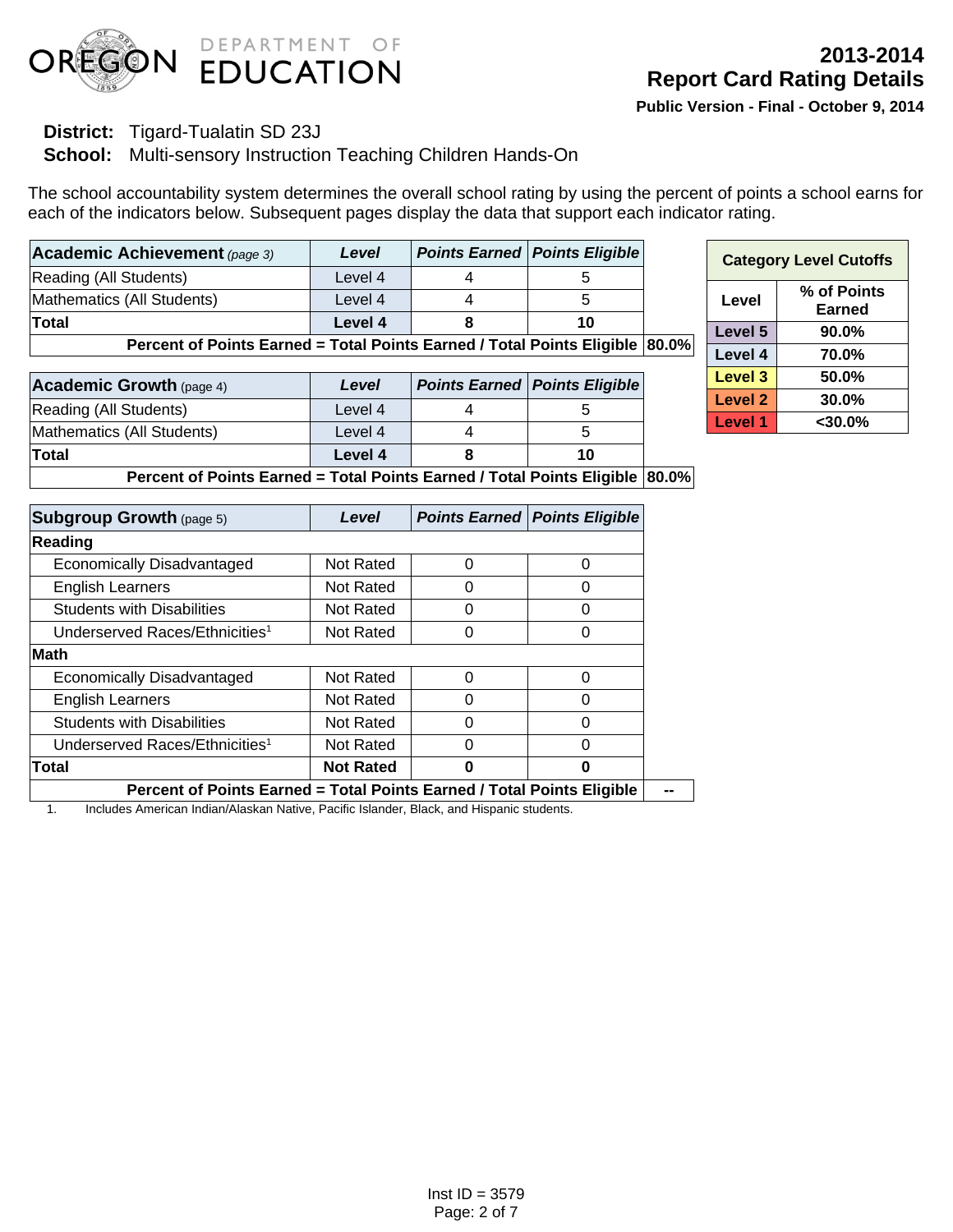

# **2013-2014 Academic Achievement Details**

**Public Version - Final - October 9, 2014**

## **District:** Tigard-Tualatin SD 23J

**School:** Multi-sensory Instruction Teaching Children Hands-One

The Academic Achievement indicator rating reflects the percent of all students that meet or exceed standards on the state reading and mathematics assessments at all tested grades in the school. Note that, despite their display below, the Academic Achievement indicator rating does not include subgroup data as described in Oregon's ESEA Waiver.

|         | <b>Achievement Level Cutoffs</b> |                |  |  |  |  |
|---------|----------------------------------|----------------|--|--|--|--|
| Level   | Reading                          | Math           |  |  |  |  |
| Level 5 | 87.2 & above                     | 82.3 & above   |  |  |  |  |
| Level 4 | 72.0 to 87.1                     | 69.0 to 82.2   |  |  |  |  |
| Level 3 | 58.8 to 71.9                     | 49.2 to 68.9   |  |  |  |  |
| Level 2 | 49.6 to 58.7                     | 39.3 to 49.1   |  |  |  |  |
| Level 1 | Less than 49.6                   | Less than 39.3 |  |  |  |  |

| <b>Reading</b>                                | Level            |              | $2012 - 13$ |              | 2013-14 |         |
|-----------------------------------------------|------------------|--------------|-------------|--------------|---------|---------|
|                                               |                  | <b>Tests</b> | $%$ Met     | <b>Tests</b> | % Met   | % Met   |
| <b>All Students</b>                           | Level 4          | 161          | 84.5        | 173          | 80.3    | 82.3    |
| <b>Economically Disadvantaged<sup>1</sup></b> | <b>Not Rated</b> | $\star$      | $\star$     | $\star$      | $\star$ | $\star$ |
| <b>English Learners<sup>1</sup></b>           | <b>Not Rated</b> | $\star$      | $\star$     | $\star$      | $\star$ | $\star$ |
| Students with Disabilities <sup>1</sup>       | <b>Not Rated</b> | 13           | 53.8        | 16           | 43.8    | 48.3    |
| Underserved Races/Ethnicities <sup>1</sup>    | <b>Not Rated</b> | 17           | 88.2        | 19           | 73.7    | 80.6    |
| American Indian/Alaska Native <sup>2</sup>    | <b>Not Rated</b> | $\star$      | $\star$     | $\star$      | $\star$ | >95     |
| Native Hawaiian/Pacific Islander <sup>2</sup> | <b>Not Rated</b> | $\star$      | $\star$     | $\star$      | $\star$ | $\star$ |
| <b>Black/African American<sup>2</sup></b>     | <b>Not Rated</b> | $\star$      | $\star$     | $\star$      | $\star$ | $\star$ |
| Hispanic/Latino <sup>2</sup>                  | <b>Not Rated</b> | 13           | 84.6        | 13           | 61.5    | 73.1    |
| Asian <sup>1</sup>                            | <b>Not Rated</b> | 16           | 81.3        | 17           | 94.1    | 87.9    |
| White <sup>1</sup>                            | Level 4          | 116          | 84.5        | 124          | 79.8    | 82.1    |
| Multi-Racial <sup>1</sup>                     | <b>Not Rated</b> | 12           | 83.3        | 13           | 76.9    | 80.0    |

| <b>Math</b>                                   | Level            | 2012-13      |         | 2013-14      | <b>Combined</b> |         |
|-----------------------------------------------|------------------|--------------|---------|--------------|-----------------|---------|
|                                               |                  | <b>Tests</b> | % Met   | <b>Tests</b> | % Met           | % Met   |
| <b>All Students</b>                           | Level 4          | 161          | 83.2    | 173          | 76.3            | 79.6    |
| Economically Disadvantaged <sup>1</sup>       | <b>Not Rated</b> | $\star$      | $\star$ | $\star$      | $\star$         | $\star$ |
| <b>English Learners<sup>1</sup></b>           | <b>Not Rated</b> | $\star$      | $\star$ | $\star$      | $\star$         | $\star$ |
| Students with Disabilities <sup>1</sup>       | <b>Not Rated</b> | 13           | 53.8    | 16           | 37.5            | 44.8    |
| Underserved Races/Ethnicities <sup>1</sup>    | <b>Not Rated</b> | 17           | 88.2    | 19           | 73.7            | 80.6    |
| American Indian/Alaska Native <sup>2</sup>    | <b>Not Rated</b> | $\star$      | $\star$ | $\star$      | $\star$         | 85.7    |
| Native Hawaiian/Pacific Islander <sup>2</sup> | <b>Not Rated</b> | $\star$      | $\star$ | $\star$      | $\star$         | ÷       |
| <b>Black/African American<sup>2</sup></b>     | <b>Not Rated</b> | $\star$      | $\star$ | $\star$      | $\star$         | $\star$ |
| Hispanic/Latino <sup>2</sup>                  | <b>Not Rated</b> | 13           | 84.6    | 13           | 69.2            | 76.9    |
| Asian <sup>1</sup>                            | <b>Not Rated</b> | 16           | 93.8    | 17           | 94.1            | 93.9    |
| White <sup>1</sup>                            | Level 4          | 116          | 81.9    | 124          | 74.2            | 77.9    |
| Multi-Racial <sup>1</sup>                     | <b>Not Rated</b> | 12           | 75.0    | 13           | 76.9            | 76.0    |

1. These data are not part of the achievement rating but are included to provide additional information on subgroup performance.

2. Included in the Underserved Races/Ethnicities subgroup.

#### **Data notes:**

Not Rated Subgroup did not meet minimum size requirement in order to receive a rating.

Fewer than 6 students tested in the last two years combined

>95.0 Greater than 95 percent of students met or exceeded. Test counts are also suppressed.

<5.0 Less than 5 percent of students met or exceeded. Test counts are also suppressed.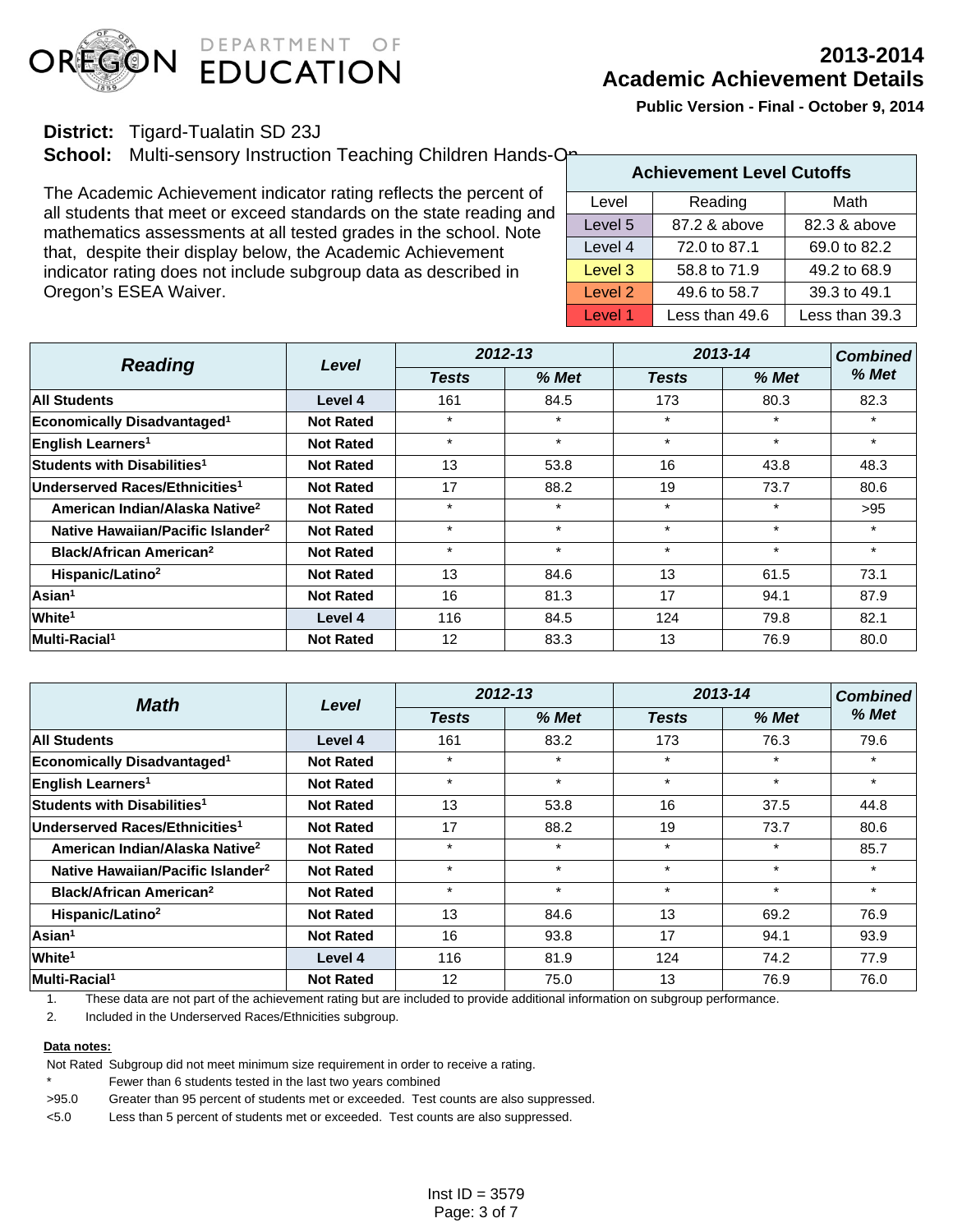

# **2013-2014 Academic Growth Details**

**Public Version - Final - October 9, 2014**

| <b>Growth Level Cutoffs</b> |                 |              |  |  |  |
|-----------------------------|-----------------|--------------|--|--|--|
| Level                       | On Track Growth |              |  |  |  |
| Yes                         |                 | No           |  |  |  |
| Level 5                     | 60 & above      | 70 & above   |  |  |  |
| Level 4                     | 45 to 59.5      | 55 to 69.5   |  |  |  |
| Level 3                     | 35 to 44.5      | 45 to 54.5   |  |  |  |
| Level 2                     | 30 to 34.5      | 40 to 44.5   |  |  |  |
| Level 1                     | Less than 30    | Less than 40 |  |  |  |

**District:** Tigard-Tualatin SD 23J

**School:** Multi-sensory Instruction Teaching Children Hands-On

The Academic Growth indicator uses the Colorado Growth Model to measure student growth in reading and mathematics as compared to academic peers (i.e., students throughout the state who have a similar reading or math test score history). Oregon adopted this growth model as part of the process of obtaining a waiver from some of the requirements of the No Child Left Behind Act (NCLB). This growth model provides a more complete picture of student performance and will help provide a better evaluation of school effectiveness.

The growth model looks at a student's growth as compared to that of his/her academic peers with a similar test score history. The Growth Model subsequently expresses student growth as a percentile. For example, a growth percentile of 50 would indicate that a student had average growth compared to all other students in the state with similar prior test scores. A growth percentile of 80 would indicate that a student's growth was as high or higher than 80 percent of his/her academic peers.

The school accountability system uses the median growth percentile which represents "typical" growth at the school. As shown below, this median growth percentile is the basis for the Academic Growth ratings for reading and mathematics. The growth model also provides growth targets for students in grades 3 to 8. These growth targets represent the growth percentile a student would need to meet the standard within three years (for those students currently below standard) or to maintain standard for the next three years (for those students above standard). The school accountability system uses the median growth target to determine whether students at the school have On Track growth:

- If the Combined Median Growth Percentile = Combined Median Growth Target, then On Track Growth = 'Yes'
- If the Combined Median Growth Percentile < Combined Median Growth Target, then On Track Growth = 'No'

On Track growth is used to determine the growth levels (see the Growth Level Cutoffs table in the upper right corner of this page).

|                                   |         | 2012-13         |                                           | 2013-14         |                                             | <b>Combined</b>                                                                                 | <b>Combined</b>            |     |
|-----------------------------------|---------|-----------------|-------------------------------------------|-----------------|---------------------------------------------|-------------------------------------------------------------------------------------------------|----------------------------|-----|
| <b>Academic Growth</b>            | Level   | <b>Students</b> | <b>Median Growth</b><br><b>Percentile</b> | <b>Students</b> | <b>Median Growth  </b><br><b>Percentile</b> | <b>Median</b><br><b>Median</b><br><b>Growth</b><br>Growth<br><b>Target</b><br><b>Percentile</b> | <b>On Track</b><br>Growth? |     |
| <b>Reading (All Students)</b>     | Level 4 | 111             | 55.0                                      | 142             | 47.5                                        | 51.0                                                                                            | 14.0                       | Yes |
| <b>Mathematics (All Students)</b> | Level 4 | 110             | 47.5                                      | 142             | 56.0                                        | 52.5                                                                                            | 23.5                       | Yes |

#### **Data notes:**

Not Rated Subgroup did not meet minimum size requirement in order to receive a rating

Fewer than 6 students with growth percentiles.

NA Not applicable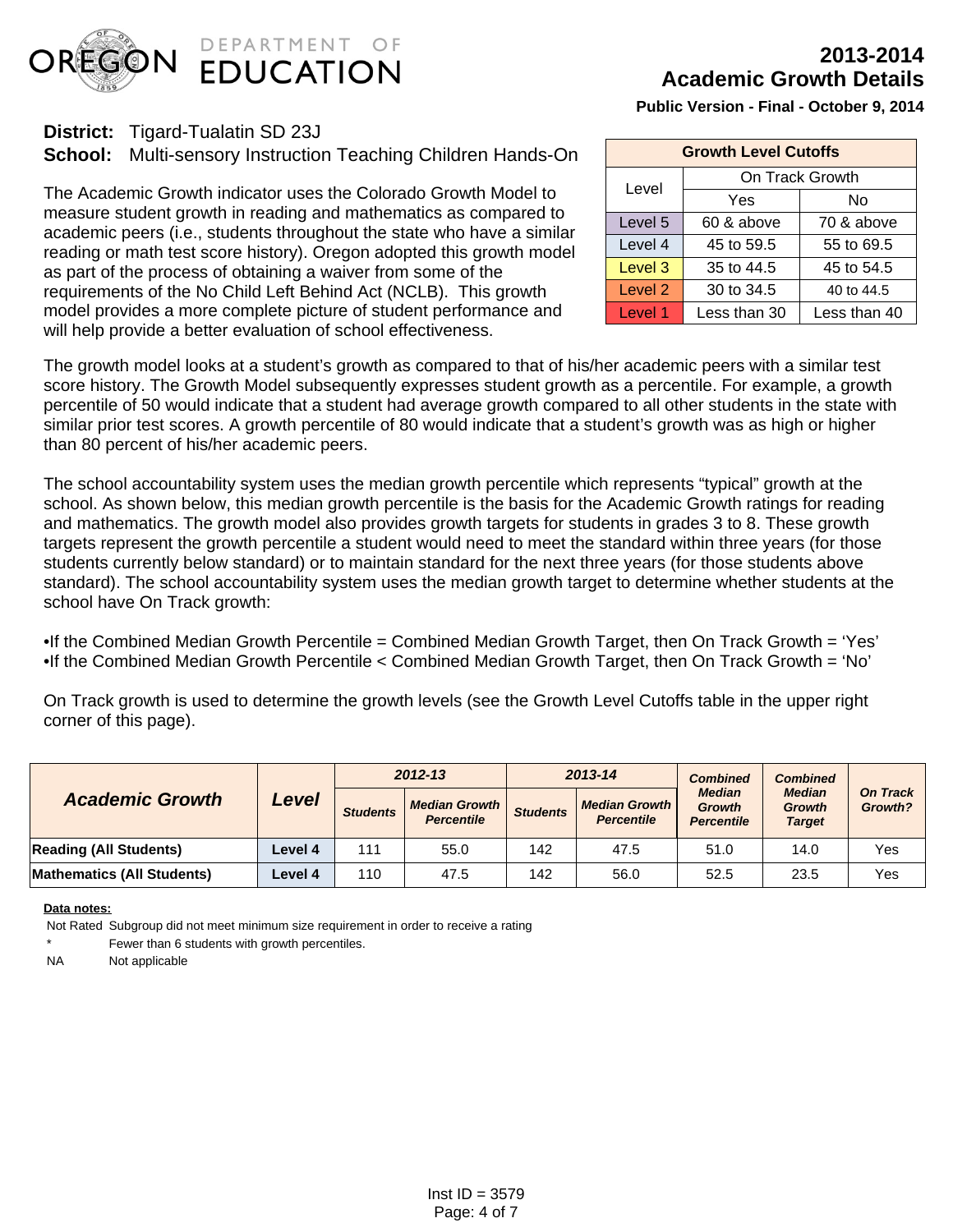

**District:** Tigard-Tualatin SD 23J

**School:** Multi-sensory Instruction Teaching Children Hands-On

The Subgroup Growth indicator measures the growth of historically underserved student subgroups. It disaggregates the Academic Growth indicator and reflects the growth for economically disadvantaged, limited English proficient, students with disabilities, and historically underserved races/ethnicities. To receive a Subgroup Growth indicator rating, a subgroup must meet the minimum size requirement for the Academic Achievement indicator rating (i.e., 40 tests in the last two years combined) and have at least 30 students with growth percentiles.

| <b>Growth Level Cutoffs</b> |                 |              |  |  |  |  |  |  |
|-----------------------------|-----------------|--------------|--|--|--|--|--|--|
| Level                       | On Track Growth |              |  |  |  |  |  |  |
|                             | Yes             | No           |  |  |  |  |  |  |
| Level 5                     | 60 & above      | 70 & above   |  |  |  |  |  |  |
| Level 4                     | 45 to 59.5      | 55 to 69.5   |  |  |  |  |  |  |
| Level 3                     | 35 to 44.5      | 45 to 54.5   |  |  |  |  |  |  |
| Level 2                     | 30 to 34.5      | 40 to 44.5   |  |  |  |  |  |  |
| Level 1                     | Less than 30    | Less than 40 |  |  |  |  |  |  |

|                                               | Level            |                 | $2012 - 13$                               |                 | 2013-14                                   | <b>Combined</b>                                     | <b>Combined</b>                                 | On<br>Track<br>Growth? |
|-----------------------------------------------|------------------|-----------------|-------------------------------------------|-----------------|-------------------------------------------|-----------------------------------------------------|-------------------------------------------------|------------------------|
| <b>Reading</b>                                |                  | <b>Students</b> | <b>Median Growth</b><br><b>Percentile</b> | <b>Students</b> | <b>Median Growth</b><br><b>Percentile</b> | <b>Median</b><br><b>Growth</b><br><b>Percentile</b> | <b>Median</b><br><b>Growth</b><br><b>Target</b> |                        |
| <b>Economically Disadvantaged</b>             | <b>Not Rated</b> | $\star$         | $\star$                                   | $\star$         | $\star$                                   | $\star$                                             | $\star$                                         | <b>NA</b>              |
| <b>English Learners</b>                       | <b>Not Rated</b> | $\star$         | $\star$                                   | $\star$         | $\star$                                   | $\star$                                             | $\star$                                         | <b>NA</b>              |
| <b>Students with Disabilities</b>             | <b>Not Rated</b> | 11              | 51.0                                      | 13              | 18.0                                      | 33.0                                                | 49.0                                            | <b>NA</b>              |
| <b>Underserved Races/Ethnicities</b>          | <b>Not Rated</b> | 9               | 27.0                                      | 17              | 46.0                                      | 42.5                                                | 12.5                                            | <b>NA</b>              |
| American Indian/Alaska Native <sup>1</sup>    | <b>Not Rated</b> | $\star$         | $\star$                                   | $\star$         | $\star$                                   | $\star$                                             | $\star$                                         | NA                     |
| Native Hawaiian/Pacific Islander <sup>1</sup> | <b>Not Rated</b> | $\star$         | $\star$                                   | $\star$         | $\star$                                   | $\star$                                             | $\star$                                         | <b>NA</b>              |
| <b>Black/African American<sup>1</sup></b>     | <b>Not Rated</b> | $\star$         | $\star$                                   | $\star$         | $\star$                                   | $\star$                                             | $\star$                                         | <b>NA</b>              |
| Hispanic/Latino <sup>1</sup>                  | <b>Not Rated</b> | $\overline{7}$  | 27.0                                      | 12              | 53.5                                      | 46.0                                                | 20.0                                            | <b>NA</b>              |
| $Asian^2$                                     | <b>Not Rated</b> | 6               | 31.5                                      | 15              | 77.0                                      | 64.0                                                | 22.0                                            | <b>NA</b>              |
| White <sup>2</sup>                            | Level 4          | 87              | 56.0                                      | 99              | 44.0                                      | 51.0                                                | 12.0                                            | Yes                    |
| Multi-Racia <sub>P</sub>                      | <b>Not Rated</b> | 9               | 54.0                                      | 11              | 46.0                                      | 46.5                                                | 17.0                                            | NA                     |

| <b>Math</b>                                   | Level            |                 | $2012 - 13$                               |                 | 2013-14                                   | <b>Combined</b>                                     | <b>Combined</b>                                 | On               |
|-----------------------------------------------|------------------|-----------------|-------------------------------------------|-----------------|-------------------------------------------|-----------------------------------------------------|-------------------------------------------------|------------------|
|                                               |                  | <b>Students</b> | <b>Median Growth</b><br><b>Percentile</b> | <b>Students</b> | <b>Median Growth</b><br><b>Percentile</b> | <b>Median</b><br><b>Growth</b><br><b>Percentile</b> | <b>Median</b><br><b>Growth</b><br><b>Target</b> | Track<br>Growth? |
| <b>Economically Disadvantaged</b>             | <b>Not Rated</b> | $\star$         | $\star$                                   | $\star$         | $\star$                                   | $\star$                                             | $\star$                                         | <b>NA</b>        |
| <b>English Learners</b>                       | <b>Not Rated</b> | $\star$         | $\star$                                   | $\star$         | $\star$                                   | $\star$                                             | $\star$                                         | <b>NA</b>        |
| <b>Students with Disabilities</b>             | <b>Not Rated</b> | 11              | 42.0                                      | 13              | 44.0                                      | 42.0                                                | 49.0                                            | <b>NA</b>        |
| <b>Underserved Races/Ethnicities</b>          | <b>Not Rated</b> | 9               | 55.0                                      | 17              | 53.0                                      | 54.0                                                | 22.5                                            | <b>NA</b>        |
| American Indian/Alaska Native <sup>1</sup>    | <b>Not Rated</b> | $\star$         | $\star$                                   | $\star$         | $\star$                                   | $\star$                                             | $\star$                                         | <b>NA</b>        |
| Native Hawaiian/Pacific Islander <sup>1</sup> | <b>Not Rated</b> | $\star$         | $\star$                                   | $\star$         | $\star$                                   | $\star$                                             | $\star$                                         | <b>NA</b>        |
| Black/African American <sup>1</sup>           | <b>Not Rated</b> | $\star$         | $\star$                                   | $\star$         | $\star$                                   | $\star$                                             | $\star$                                         | <b>NA</b>        |
| Hispanic/Latino <sup>1</sup>                  | <b>Not Rated</b> | $\overline{7}$  | 59.0                                      | 12              | 55.5                                      | 59.0                                                | 24.0                                            | <b>NA</b>        |
| $Asian^2$                                     | <b>Not Rated</b> | 6               | 43.0                                      | 15              | 76.0                                      | 70.0                                                | 17.0                                            | <b>NA</b>        |
| White <sup>2</sup>                            | Level 4          | 86              | 46.0                                      | 99              | 57.0                                      | 51.0                                                | 25.0                                            | Yes              |
| Multi-Racial <sup>2</sup>                     | <b>Not Rated</b> | 9               | 56.0                                      | 11              | 29.0                                      | 37.5                                                | 28.0                                            | <b>NA</b>        |

1. Included in the Underserved Races/Ethnicities subgroup.

2. These data are not part of the academic growth rating but are included to provide additional information on subgroup performance.

#### **Data notes:**

Not Rated Subgroup did not meet minimum size requirement in order to receive a rating.

Fewer than 6 students tested in the last two years combined

NA Not applicable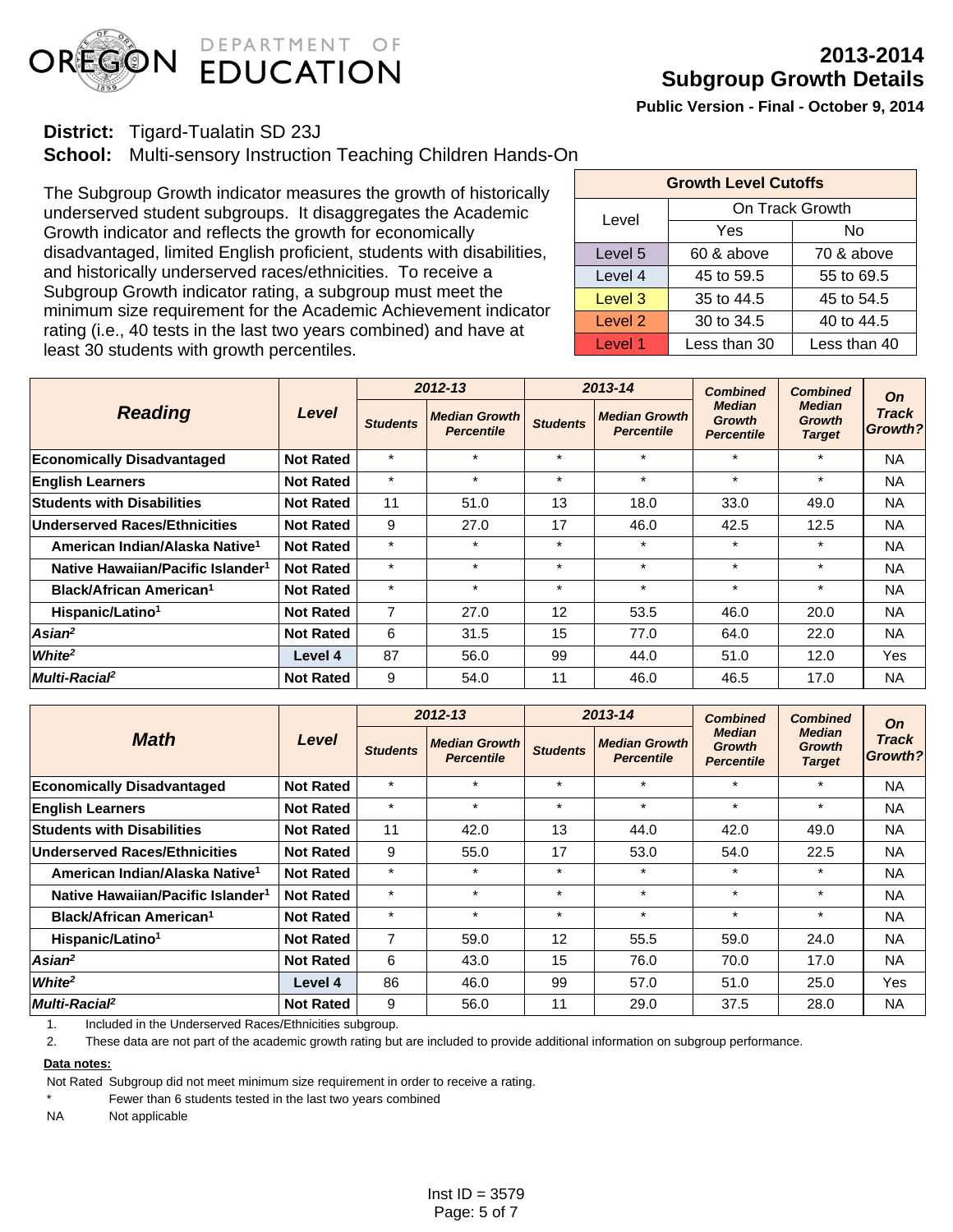

## **District:** Tigard-Tualatin SD 23J

**School:** Multi-sensory Instruction Teaching Children Hands-On

All students enrolled on the first school day in May must take a statewide assessment. The tables below display the percentage of students who took a statewide assessment by school year, subject, and subgroup. The tables also indicate whether each subgroup met the federal participation rate target of 94.5%. The overall school rating as well as the Academic Achievement, Academic Growth, and Subgroup Growth indicator ratings depend upon student test scores. These ratings are valid only when schools uniformly test all students. As a result, schools with one or more subgroups missing the participation target will receive a reduction in their overall school rating by one Level.

# **Participation Target: 94.5%**

| <b>Reading</b>                                | <b>Status</b>    | <b>Participants</b> |                | <b>Non-Participants</b> |         | <b>Participation Rate</b> |                          |                 | <b>Applied</b>    |
|-----------------------------------------------|------------------|---------------------|----------------|-------------------------|---------|---------------------------|--------------------------|-----------------|-------------------|
|                                               |                  | $2012 - 13$         | 2013-14        | $2012 - 13$             | 2013-14 | 2012-13                   | 2013-14                  | <b>Combined</b> | Rate <sup>2</sup> |
| <b>All Students</b>                           | <b>Met</b>       | 172                 | 173            | $\Omega$                | 0       | 100.0                     | 100.0                    | 100.0           | Current           |
| <b>Economically Disadvantaged</b>             | <b>Not Rated</b> | 3                   | 0              | $\Omega$                | 0       | 100.0                     | $\overline{\phantom{m}}$ | 100.0           | <b>NA</b>         |
| <b>English Learners</b>                       | <b>Not Rated</b> | 3                   | 3              | 0                       | 0       | 100.0                     | 100.0                    | 100.0           | <b>NA</b>         |
| <b>Students with Disabilities</b>             | <b>Not Rated</b> | 15                  | 16             | $\Omega$                | 0       | 100.0                     | 100.0                    | 100.0           | <b>NA</b>         |
| Underserved Races/Ethnicities                 | <b>Not Rated</b> | 18                  | 19             | 0                       | 0       | 100.0                     | 100.0                    | 100.0           | NA.               |
| American Indian/Alaska Native <sup>1</sup>    | <b>Not Rated</b> | 3                   | 4              | $\Omega$                | 0       | 100.0                     | 100.0                    | 100.0           | <b>NA</b>         |
| Native Hawaiian/Pacific Islander <sup>1</sup> | <b>Not Rated</b> | $\Omega$            | 0              | $\Omega$                | 0       | --                        | $- -$                    | --              | <b>NA</b>         |
| Black/African American <sup>1</sup>           | <b>Not Rated</b> | 1                   | $\overline{2}$ | 0                       | 0       | 100.0                     | 100.0                    | 100.0           | <b>NA</b>         |
| Hispanic/Latino <sup>1</sup>                  | <b>Not Rated</b> | 14                  | 13             | $\Omega$                | 0       | 100.0                     | 100.0                    | 100.0           | <b>NA</b>         |
| Asian                                         | <b>Not Rated</b> | 17                  | 17             | $\Omega$                | 0       | 100.0                     | 100.0                    | 100.0           | <b>NA</b>         |
| White                                         | <b>Met</b>       | 124                 | 124            | $\Omega$                | 0       | 100.0                     | 100.0                    | 100.0           | Current           |
| <b>Multi-Racial</b>                           | <b>Not Rated</b> | 13                  | 13             | $\Omega$                | 0       | 100.0                     | 100.0                    | 100.0           | NA.               |

| Math                                          | <b>Status</b>    | <b>Participants</b> |                | <b>Non-Participants</b> |          | <b>Participation Rate</b> |         |                 | <b>Applied</b>    |
|-----------------------------------------------|------------------|---------------------|----------------|-------------------------|----------|---------------------------|---------|-----------------|-------------------|
|                                               |                  | 2012-13             | 2013-14        | $2012 - 13$             | 2013-14  | $2012 - 13$               | 2013-14 | <b>Combined</b> | Rate <sup>2</sup> |
| <b>All Students</b>                           | <b>Met</b>       | 172                 | 173            | $\Omega$                | 0        | 100.0                     | 100.0   | 100.0           | Current           |
| <b>Economically Disadvantaged</b>             | <b>Not Rated</b> | 3                   | 0              | 0                       | 0        | 100.0                     | $- -$   | 100.0           | <b>NA</b>         |
| <b>English Learners</b>                       | <b>Not Rated</b> | 3                   | 3              | $\Omega$                | $\Omega$ | 100.0                     | 100.0   | 100.0           | <b>NA</b>         |
| <b>Students with Disabilities</b>             | <b>Not Rated</b> | 15                  | 16             | $\Omega$                | 0        | 100.0                     | 100.0   | 100.0           | <b>NA</b>         |
| Underserved Races/Ethnicities                 | <b>Not Rated</b> | 18                  | 19             | $\Omega$                | 0        | 100.0                     | 100.0   | 100.0           | <b>NA</b>         |
| American Indian/Alaska Native <sup>1</sup>    | <b>Not Rated</b> | 3                   | 4              | $\Omega$                | 0        | 100.0                     | 100.0   | 100.0           | <b>NA</b>         |
| Native Hawaiian/Pacific Islander <sup>1</sup> | <b>Not Rated</b> | $\Omega$            | 0              | $\Omega$                | 0        | --                        | --      | --              | <b>NA</b>         |
| Black/African American <sup>1</sup>           | <b>Not Rated</b> | 1                   | $\overline{2}$ | $\Omega$                | 0        | 100.0                     | 100.0   | 100.0           | <b>NA</b>         |
| Hispanic/Latino <sup>1</sup>                  | <b>Not Rated</b> | 14                  | 13             | $\Omega$                | 0        | 100.0                     | 100.0   | 100.0           | <b>NA</b>         |
| <b>Asian</b>                                  | <b>Not Rated</b> | 17                  | 17             | $\Omega$                | 0        | 100.0                     | 100.0   | 100.0           | <b>NA</b>         |
| White                                         | <b>Met</b>       | 124                 | 124            | $\Omega$                | 0        | 100.0                     | 100.0   | 100.0           | Current           |
| <b>Multi-Racial</b>                           | <b>Not Rated</b> | 13                  | 13             | $\Omega$                | 0        | 100.0                     | 100.0   | 100.0           | <b>NA</b>         |

1. Included in the Underserved Races/Ethnicities subgroup.

2. The Applied rate is the rate used to determine if the participation target Is met. It is the higher of the combined rate and the most recent rate.

#### **Data notes:**

Not Rated Subgroup did not meet minimum size requirement in order to receive a rating.

Fewer than 6 students tested in the last two years combined